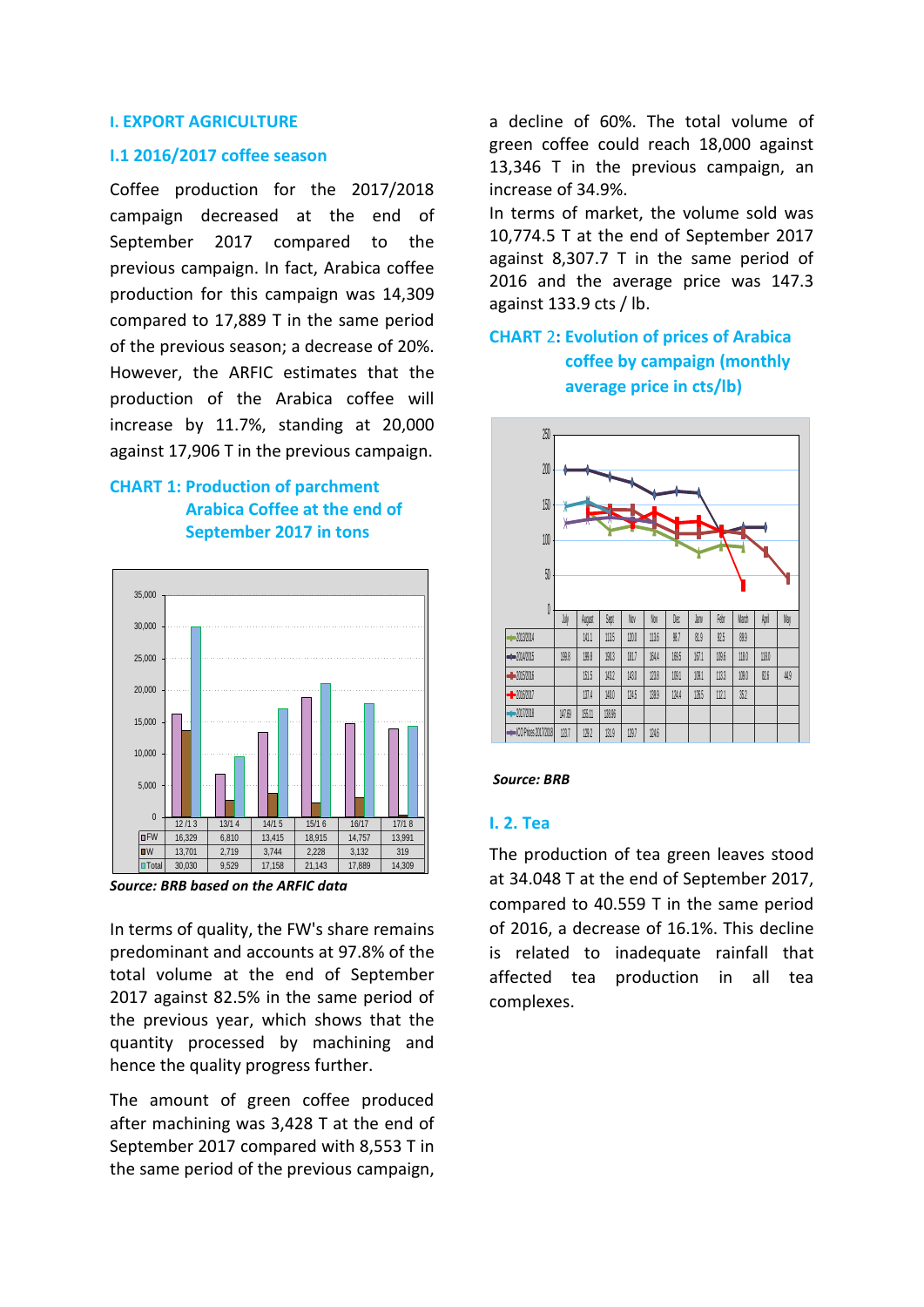## **Table 1. Tea leaves production by tea complex at the end of September 2017 in tons**

|                    | 2,013  | 2,014  | 2,015  | 2,016  | 2,017  |
|--------------------|--------|--------|--------|--------|--------|
| <b>Tea Complex</b> |        |        |        |        |        |
|                    |        |        |        |        |        |
| GT                 | 5,770  | 6,676  | 7,581  | 7,825  | 5,673  |
| DT                 | 1,269  | 1,434  | 1,660  | 1,667  | 1,311  |
| GT                 | 10,429 | 11,367 | 13,020 | 12,429 | 10,768 |
| DT                 | 2,188  | 2,406  | 2,737  | 2,374  | 2,311  |
| GT                 | 6,434  | 7,654  | 8,681  | 9,083  | 7,675  |
| DT                 | 1,435  | 1,715  | 1,958  | 2,044  | 1,670  |
| GT                 | 5,910  | 6,300  | 6,057  | 7,251  | 6,314  |
| DT                 | 1,315  | 1,406  | 1,324  | 1,370  | 1,320  |
| GT                 | 2,992  | 3,266  | 3,283  | 3,970  | 3,662  |
| DT                 | 638    | 677    | 701    | 931    | 745    |
| GT                 | 31,536 | 35,262 | 38,623 | 40,558 | 34,093 |
| DT                 | 6,845  | 7,638  | 8,381  | 8,385  | 7,357  |
|                    |        |        |        |        |        |

#### *Source: OTB*

The volume of dry tea produced fell by 12.3% in the first three quarters of 2017 compared to the same period of 2016, standing at 7.357 from 8.385 T. In addition, the average yield after milling slightly improved from 20.7% to 21.6%

Concerning the tea sales, the quantity of dry tea sold decreased by 17.2% compared to the same period of the previous year (7,988 against 9,415 T). On the other hand, total sales increased by 19.6%, reaching BIF 38,734 million against BIF 32,399 million due to the rise of the prices in the international market (4,889 BIF / kg against 3,441 BIF / kg).

## **Table 2: Sale of dry tea at the end of September 2017**

| <b>Market</b>  |              | 2,013  | 2,014  | 2,015  | 2,016  | 2,017  |
|----------------|--------------|--------|--------|--------|--------|--------|
|                | Tons         | 6,126  | 6,296  | 7,461  | 7,489  | 6,200  |
| Mombassa       | Value (MBIF) | 23,286 | 20,889 | 35,432 | 25,595 | 30,792 |
| auction        | AP(BIF/kg)   | 3,801  | 3,318  | 4,749  | 3,418  | 4,966  |
|                | Tons         | 1,228  | 3,318  | 1,498  | 1,531  | 1,441  |
| Direct sale    | Value (MBIF) | 4,524  | 4,957  | 7,331  | 5,605  | 6,949  |
|                | AP(BIF/kg)   | 3,683  | 3,423  | 4,895  | 3,661  | 4,822  |
|                | Tons         | 7,354  | 9,614  | 8,959  | 9,020  | 7,641  |
| S/Total Export | Value (MBIF) | 27,810 | 25,846 | 42,764 | 31,200 | 37,741 |
|                | AP(BIF/kg)   | 3,781  | 2,688  | 4,773  | 3,459  | 4,939  |
|                | Tons         | 370    | 372    | 266    | 395    | 346    |
| Local sale     | Value (MBIF) | 1,143  | 1,165  | 898    | 1,198  | 993    |
|                | AP(BIF/kg)   | 3,088  | 3,134  | 3,381  | 3,033  | 2,867  |
|                | Tons         | 7,724  | 8,116  | 9,225  | 9,415  | 7,988  |
| Total          | Value (MBIF) | 28,953 | 27,011 | 43,661 | 32,399 | 38,734 |
|                | AP(BIF/kg)   | 3,748  | 3,328  | 4,733  | 3,441  | 4,849  |

*Source: OTB*

### **II. INDUSTRIAL PRODUCTION**

### **II.1. Quarterly developments**

The index of industrial production increased in the third quarter of 2017 compared with the previous quarter. The weighted average index of industrial production increased by 43.5%, from 124.7 to 178.9 from one quarter to the next. This increase concerned the food industries (+ 46.3%) and chemical (+ 13.3%).

Compared with the corresponding quarter of 2016, the index slightly increased (+ 0.04%) linked to the slight increase of the food industries (+ 1.2%), the production in the other main branches fell.

## **II.2. Developments in the first nine months**

In the first nine months of 2017, the weighted average index of industrial production decreased by 1.0%, from 134.8 to 134.1 in the corresponding period of 2016 due to the decline production in the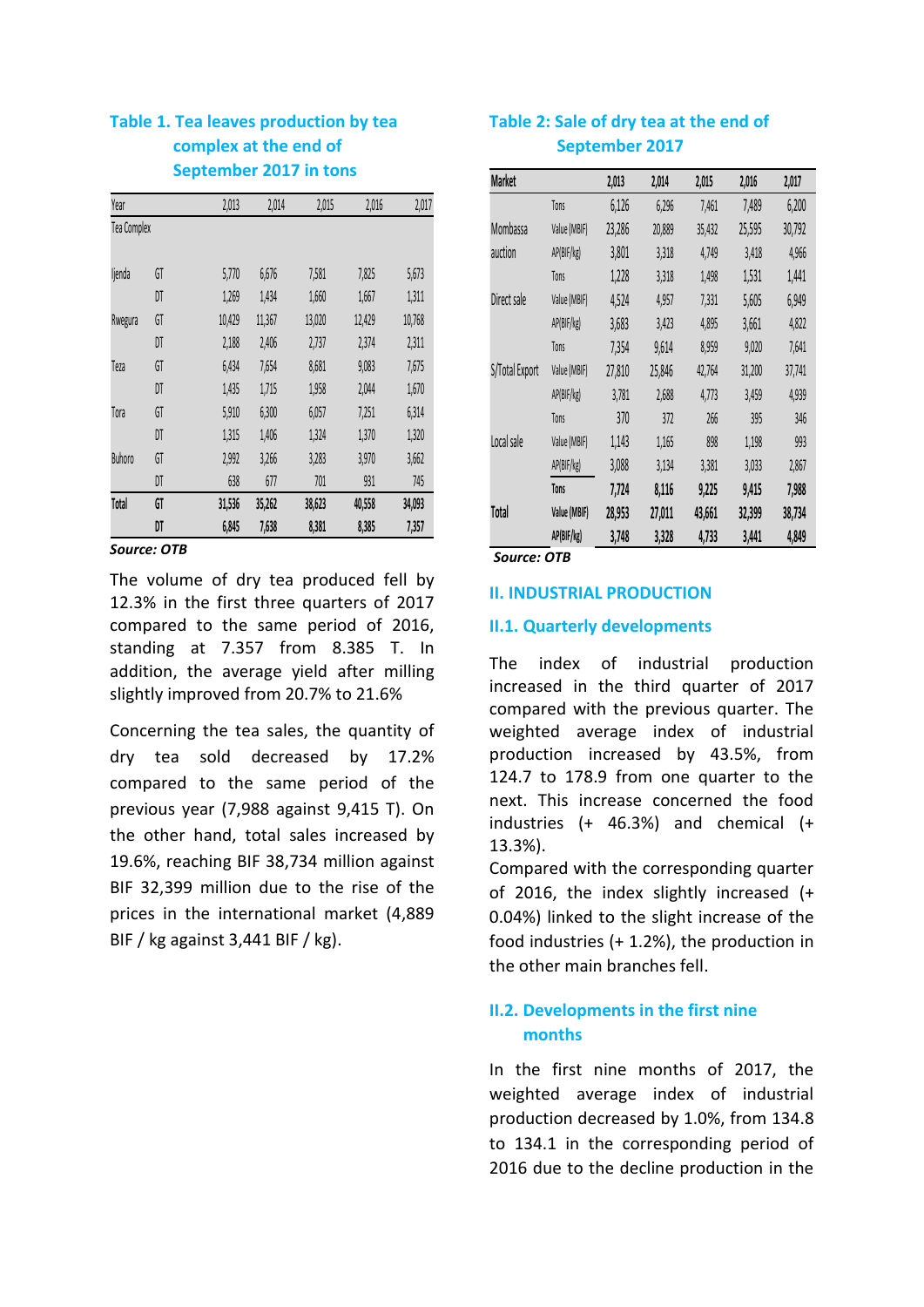chemical industry (-24.6%) and building materials (-56.7%) while activity in the food industries increased (+ 1.7%).

## **CHART 3: Developments in the first nine months weighted average industrial production index.**



### *Source: BRB*

The decrease production of the chemical industry branch is mainly due to the decline of oxygen production (-31.3%), soaps (-31.8%), foam (-27.6%) and plastic crates (-73.1%).

The decline production in the building materials industry concerned the production of tubes PVC (-43.1%) and profiles (-5.1%).

### **Table 3: Production of main industries**

|                                                                                                                                         | 2016                 | 2017      | Variation |
|-----------------------------------------------------------------------------------------------------------------------------------------|----------------------|-----------|-----------|
|                                                                                                                                         | Jan-Sept             | Jan-Sept  | (in p.c.) |
|                                                                                                                                         |                      |           |           |
| <b>FOOD INDUSTRIES</b>                                                                                                                  |                      |           |           |
| Beverages (HI)                                                                                                                          | 884,509              | 1,045,040 | 18.1      |
| Amstel Beer (HI)                                                                                                                        | 393,664              | 457,804   | 16.3      |
| Soft drinks (HI)                                                                                                                        | 305,191              | 279,651   | $-8.4$    |
| Sugar (T)                                                                                                                               | 14,612               | 13,675    | $-6.4$    |
| Cotton oil (L)                                                                                                                          | 30,415               | 15,200    | 50.0      |
| Cigarettes (Thousands units)                                                                                                            | 722,990              | 559,470   | $-22.6$   |
|                                                                                                                                         |                      |           |           |
| <b>CHEMICAL INDUSTRIES</b>                                                                                                              |                      |           |           |
|                                                                                                                                         |                      |           |           |
| Paint (T)                                                                                                                               | 535                  | 628       | 17.3      |
| Oxygen (m <sup>3</sup> )                                                                                                                | 18,153               | 12,477    | 31.3      |
| Toilet soap (kg)                                                                                                                        | 450,286              | 385,118   | 14.5      |
| Laundry soaps (kg)                                                                                                                      | 12,913,787 8,724,771 |           | 32.4      |
| <b>Foam</b>                                                                                                                             | 8,935                | 6,466     | 27.6      |
| Plastic crates (units)                                                                                                                  | 355,345              | 95,492    | 73.1      |
|                                                                                                                                         |                      |           |           |
| MATERIALS OF CONSTRUCTION                                                                                                               |                      |           |           |
|                                                                                                                                         |                      |           |           |
| Tubes PVC (kg)                                                                                                                          | 84,033               | 47,789    | 43.1      |
| Profiles (m) (1)                                                                                                                        | 8,277                | 7,854     | $-5.1$    |
| Steel Tubes (kg)                                                                                                                        |                      |           |           |
| : This heading covers also Aluzinc sheet steal and false ceiling" Estetic".<br>(1)<br>Source: Information provided by industrial firms. |                      |           |           |
|                                                                                                                                         |                      |           |           |

*Source: Data provided by industrial firms*

### **III. CONSUMER PRICE INDEX**

### **III.1. Quarterly developments**

In the third quarter of 2017, inflation increased compared to the corresponding quarter of 2016 (14.3 against 5.9%) as a result of higher prices for both food (+21.7%) and non-food products (+7.9%).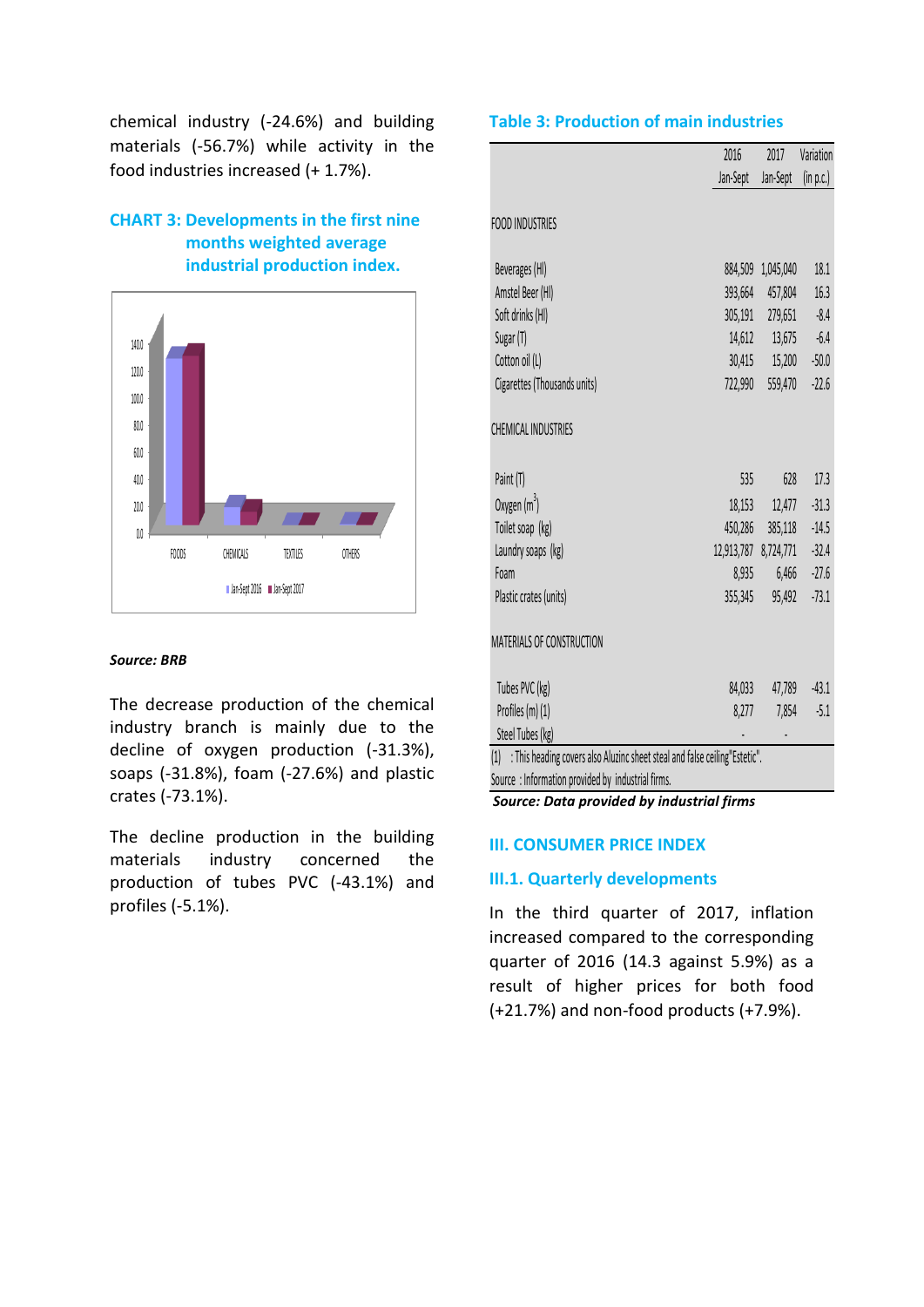

## **CHART 4: Quarterly developments of inflation (in percentage)**

*Source: BRB based on the data of ISTEEBU*

Compared with the previous quarter, the average inflation rate slowdown (14.9 against 17.8%). This slowdown of inflation is linked both to a deceleration in the rise of food prices (+21.3 against +26.2%) and the non-food products (+7.9 against +9.9%).

## **Table 4: Quarterly evolution of consumer price index (in %).**

|      |                | Overall | Food  | Non-Food |
|------|----------------|---------|-------|----------|
| 2014 |                |         |       |          |
|      | Q1             | 87.6    | 86.5  | 86.1     |
|      | Q <sub>2</sub> | 88.5    | 87.1  | 87.5     |
|      | Q <sub>3</sub> | 89.8    | 87.1  | 89.5     |
|      | Q <sub>4</sub> | 89.6    | 86.5  | 90.1     |
| 2015 |                |         |       |          |
|      | Q1             | 90.3    | 85.7  | 92.2     |
|      | Q <sub>2</sub> | 95.0    | 95.0  | 93.3     |
|      | Q <sub>3</sub> | 94.6    | 92.9  | 94.6     |
|      | Q <sub>4</sub> | 95.2    | 93.6  | 95.3     |
| 2016 |                |         |       |          |
|      | Q1             | 95.5    | 93.5  | 95.7     |
|      | Q <sub>2</sub> | 97.9    | 97.9  | 96.7     |
|      | Q <sub>3</sub> | 100.2   | 99.1  | 100.0    |
|      | Q <sub>4</sub> | 102.4   | 103.1 | 101.0    |
| 2017 |                |         |       |          |
|      | Q1             | 112.8   | 121.2 | 103.5    |
|      | Q <sub>2</sub> | 115.3   | 123.6 | 106.3    |
|      | Q <sub>3</sub> | 114.5   | 120.7 | 107.8    |

# *Source: BRB based on the data of ISTEEBU*

## **III.2. Evolution in the nine months**

Inflation increased in the first nine months of 2017 compared to the same period of 2016, from 4.9 to 16.7%, mainly as a result of higher food prices (+25,9%) and nonfood prices  $(+ 8.6\%).$ 

### **CHART 5: Nine months evolution of the inflation**



*Source: BRB based on the data of ISTEEBU*

Food inflation was influenced mainly by the increase in prices under the subheadings "Vegetables" (+31.1%), "Breads and cereals" (+28.9%), "Fish and seafood" (+27.0%), "Sugar, jam, honey, chocolate and confectionery" (+22.6%) and "Fruits" (+17.3%).

Non-food inflation was mainly due to higher prices of the subheadings "Clothing and footwear" (+13.7%), "Furniture, household goods and household maintenance" (+10.7%), "Transport" (+8.2%), "Leisure and culture" (+7.0%), "Other goods and services" (+7.2%), "Education" (+6.9%) and "Restaurants and Hotels" (+6.7%).

### **IV. PUBLIC FINANCE IV.1. Tax revenue**

The cumulative tax revenue stood at BIF 558,608.8 million at the end of September 2017 against BIF 475,897.4 million in the same period of 2016, an increase of BIF 82,711.4 million (+ 17.4%). This increase concerned tax revenue (+BIF 83.008.3 million) while non-tax revenue (-BIF 175.7 million) and exceptional income (-BIF 121.2 million) slightly declined.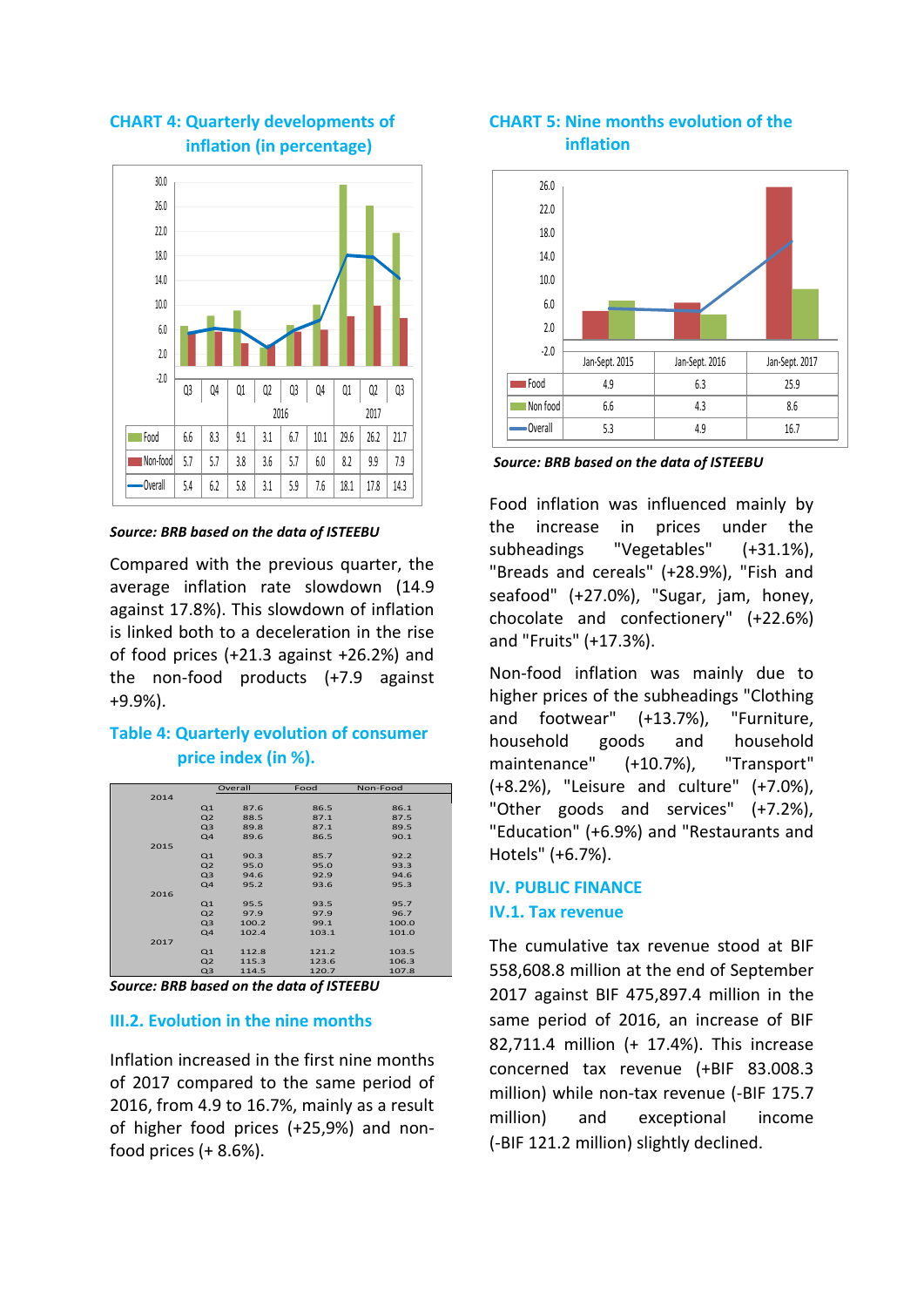### **IV.2. Expenditure**

Total expenditure at the end of September 2017 increased by BIF 64,330.0 million (8.8%) compared to the same period of the previous year, from 729,569.0 to BIF 793,899.1 million. This increase concerned both current expenditure (+BIF 45,456.9 million) and development expenditure (+BIF 18,873.2 million).

## **Table 5: Revenue and Expenditure (in BIF million)**

|                                  | Sep-16       | Sep-17       |
|----------------------------------|--------------|--------------|
|                                  |              |              |
| Revenue                          | 475,897.4    | 558,608.8    |
| Tax revenue                      | 434,663.1    | 517,671.4    |
| Non tax revenue                  | 41,113.1     | 40,937.4     |
| <b>Exceptional revenue</b>       | 121.2        |              |
| Grants                           | 69,006.2     | 100,944.7    |
| Expenses                         | 729,569.0    | 793,899.1    |
| <b>Current expenses</b>          | 584,584.5    | 630,041.3    |
| Of which salaries                | 269,066.1    | 289,553.1    |
| Capital expenditure              | 144,984.6    | 163,857.7    |
| Overall balance excluding grants | $-253,671.7$ | $-235,290.3$ |
| Overall balance including grants | 184,665.5    | 134,345.6    |

#### *Source: MFBP*

#### **IV. 3. Domestic debt**

At the end of the third quarter of 2017, the domestic debt increased by BIF 264,802.1 million compared to the corresponding period of the previous year (BIF 1,483.3 billion against BIF 1,218.5 billion), linked to the increase of Government debt towards banking sector (+BIF 221.309.3 million) and non-banking (+BIF 43.492.8 million).

Compared with the previous quarter, outstanding domestic debt increased by BIF 19,217.4 million (BIF 1,483.3 billion against BIF 1,464.1 billion) due to the government debt towards non-banking sector (+BIF 24,613.2 million), which offset the decrease liabilities towards banking sector (-BIF 5,385.8 million).

### **IV.4. External debt**

Compared with the previous quarter, outstanding external public debt increased by BIF 20,544.2 million at the end of September 2017, from BIF 754,668.5 million to BIF 775.212.7 million.

## **CHART 6: Outstanding external debt by creditor (in BIF billion)**



The increase of outstanding external debt in the third quarter of 2017 is mainly due to new drawings (+2,715.6 MBIF) and revaluation gains (+20,734.8 MBIF) which exceeded the amortization of the debt (BIF -2,906.2 million).

In the third quarter of 2017, drawings concerned road sector and agricultural value chain development programs financed respectively by OPEC (BIF 2,299.8 million) and IFAD (BIF 415.9 million).

In the third quarter of 2017, the stock of external public debt expressed in US dollar fell by USD 1.3 million year-on-year, standing at USD 443.6 million against USD 444.9 million in the same period of 2016.

## **V. BALANCE OF SETTLEMENTS V.1. Quarterly developments**

During the third quarter of 2017, the balance of international transactions ended by a higher deficit compared to the same period of 2016 (-BIF 50,823.2 million against –BIF 22,434.3 million). This deterioration is due to the rise of the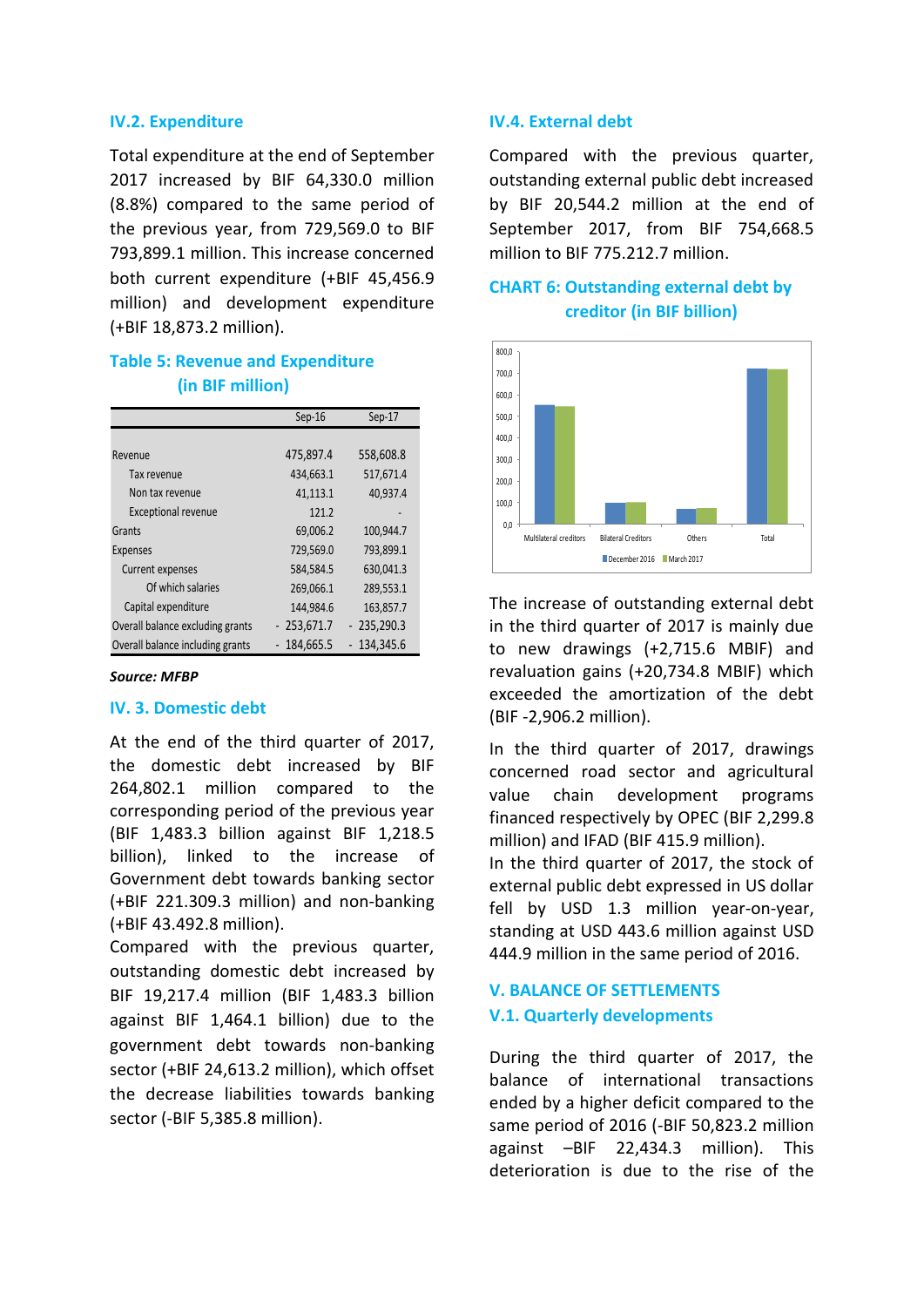current account deficit (-BIF 68,928.6 million against –BIF 35,963.9 million), the surplus of the capital account and the financial transactions, however, increased (+BIF 18,105.4 million against +BIF 13,529.6 million).

## **Table 6: Balance of international transactions (in BIF million)**

|                                                          | T3-2016     | T1-2017      | T <sub>2</sub> -2017 | T3-2017      |
|----------------------------------------------------------|-------------|--------------|----------------------|--------------|
| <b>I. CURRENT TRANSACTIONS</b>                           | $-35,963.9$ | $-20,689.7$  | $-75,633.0$          | $-68,928.6$  |
| a. Goods                                                 | $-92,941.3$ | $-110.207.9$ | $-173,884.8$         | $-116,010.9$ |
| b. Services                                              | $-30,407.3$ | $-21,018.0$  | $-32,549.5$          | $-31,064.0$  |
| c. Primary Income                                        | 703.7       | $-749.9$     | 1,876.2              | $-531.1$     |
| d. Secondary Income                                      | 86,681.0    | 111,286.1    | 128,925.1            | 78,677.4     |
| II. CAPITAL ACCOUNT AND<br><b>FINANCIAL TRANSACTIONS</b> | 13,529.6    | 29.743.4     | 39.141.2             | 18.105.4     |
| a. Capital account                                       | 16,725.1    | 30,818.2     | 40,737.2             | 25,939.9     |
| b. Financial transactions account                        | $-3,195.5$  | $-1,074.8$   | $-1,596.0$           | $-7,834.5$   |
| BALANCE: (I+II)                                          | $-22,434.3$ | 9,053.6      | $-36,491.9$          | $-50,823.2$  |

*Source: BRB*

The deterioration of the current account deficit is mainly related to the increase of the deficit of goods and services (-BIF 147,074.9 million against –BIF 123,348.6 million) and the decrease of the income account surplus (BIF 79,208.5 million against BIF 87,384.7 million).

### **CHART 7: Balance of current transactions (in BIF million)**



*Source: BRB*

The improvement of the surplus of the capital account and financial transactions was driven by the increase of the surplus of the capital account (BIF 25,939.9 million against BIF 16,725.1 million) project grants classified in financial operations account increased (BIF 7,834.5 million against BIF 3,195.5 million).



# **CHART 8 : Balance of capital account and financial transactions (in BIF**

#### *Source: BRB*

### **V.2. Evolution over nine months**

Over the nine months of 2017, the balance of international transactions decreased compared to the same period of 2016 (-BIF 78,261.4 million against –BIF 136,723.9 million). This decrease is related to the slowdown of the current account deficit (-BIF 165,251.4 million against –BIF 212,518.8 million) and the increase of the capital account and financial operations surplus (BIF 86,689.9 million against BIF 75,794.9 million).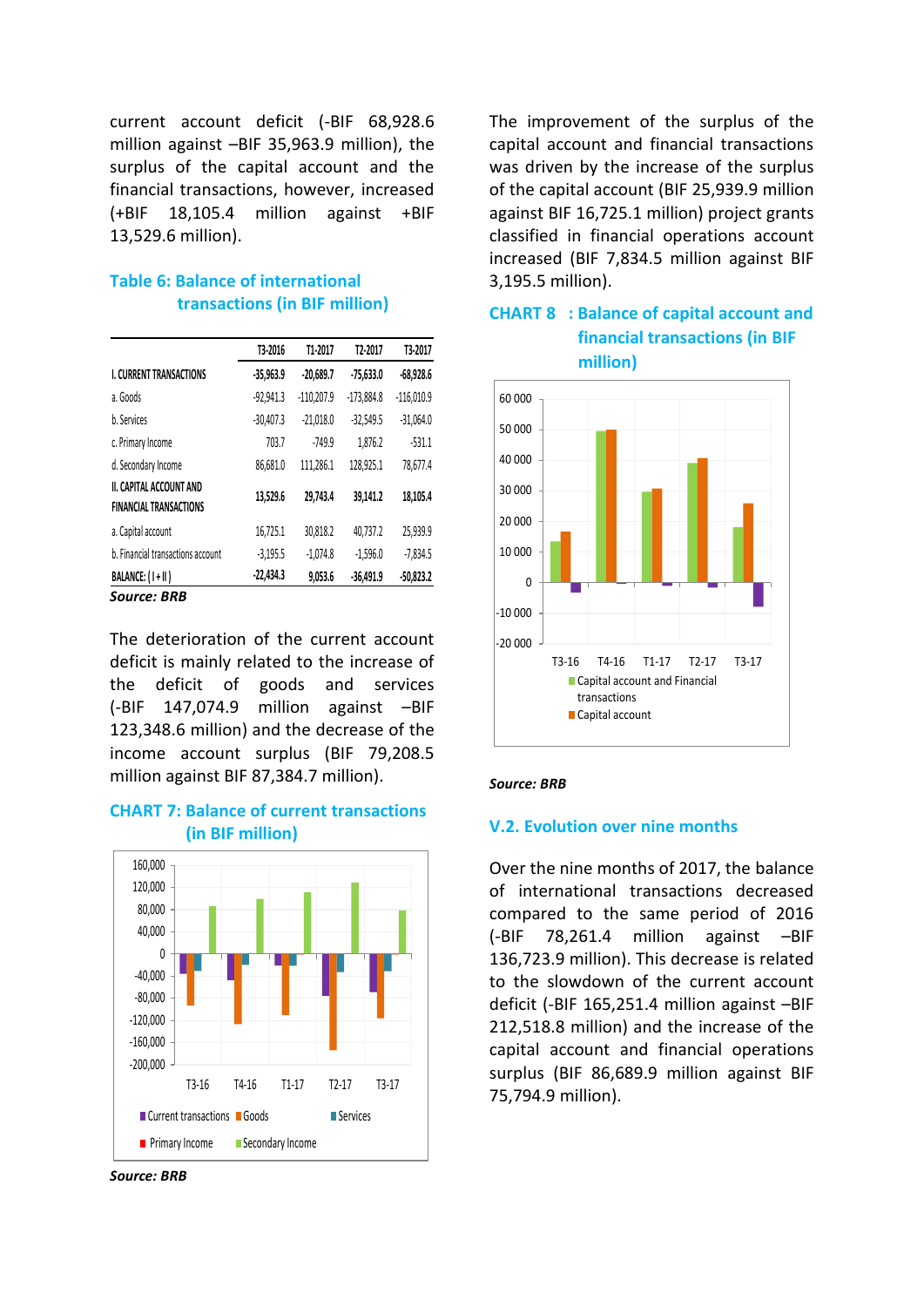## **Table 7: Balance of international transactions over nine months (in BIF million)**

|                                   | 2015         | 2016         | 2017          |
|-----------------------------------|--------------|--------------|---------------|
|                                   | jan-sept     | jan-sept     | jan-sept      |
| <b>I. CURRENT TRANSACTIONS</b>    | $-180,946.8$ | $-212,518.8$ | $-165,251.4$  |
| a. Goods                          | $-401,729.9$ | $-337,397.4$ | $-400, 103.6$ |
| b. Services                       | $-93,472.1$  | $-103,914.5$ | $-84,631.5$   |
| c. Primary Income                 | $-685.5$     | $-3,285.1$   | 595.2         |
| d. Secondary Income               | 314,940.6    | 232.078.1    | 318,888.5     |
| II. CAPITAL ACCOUNT AND FINANCIAL |              |              |               |
| <b>TRANSACTIONS</b>               | 63.140.0     | 75.794.9     | 86,989.9      |
| a. Capital account                | 59,900.3     | 66,588.9     | 97,495.3      |
| b. Financial transactions account | 3,239.7      | 9,206.0      | $-10,505.5$   |
| BALANCE: (1+11)                   | $-117,806.8$ | $-136,723.9$ | $-78,261.4$   |
| C DDD                             |              |              |               |

*Source: BRB*

The slowdown of the current account deficit is mainly due to the increase in the secondary income surplus (BIF 318,888.5 million against BIF 232,078.1 million) and the decrease of the deficit of the services (-BIF 84,631.5 million against –BIF 103,914.5 million). The balance of goods has increased (-BIF 400,103.6 million against –BIF 337,397.4 million).

## **CHART 9 : Evolution of the current account balance (in BIF million)**



*Source: BRB*

The rise of the surplus of the capital account and financial transactions was driven by the increase of the surplus of the capital account (BIF 97,495.3 million against BIF 66,588.9 million), mainly the project grants (BIF 97,975.4 million against BIF 66,939.1 million).

### **VI. MONETARY SURVEY**

## **VI.1. Broad money (M3) and its Counterparts**

### **VI.1.1. Quarterly developments**

At the end of the third quarter, broad money (M3) slightly rose (+ BIF 7,527.1 million, an increase of 0.5%), from BIF 1,409.1 billion to BIF 1,416.6 billion at the end of September 2017.

## **CHART 11: Evolution of the Money supply (M3) and its counterparts**

 **(in BIF billion)**



#### *Source: BRB*

The increase of the money supply (M3) is linked to the M2 aggregate (+BIF 6,114.2 million, or 0.5%) and resident's foreign deposits (+BIF 1,412.9 million, or 1.0%).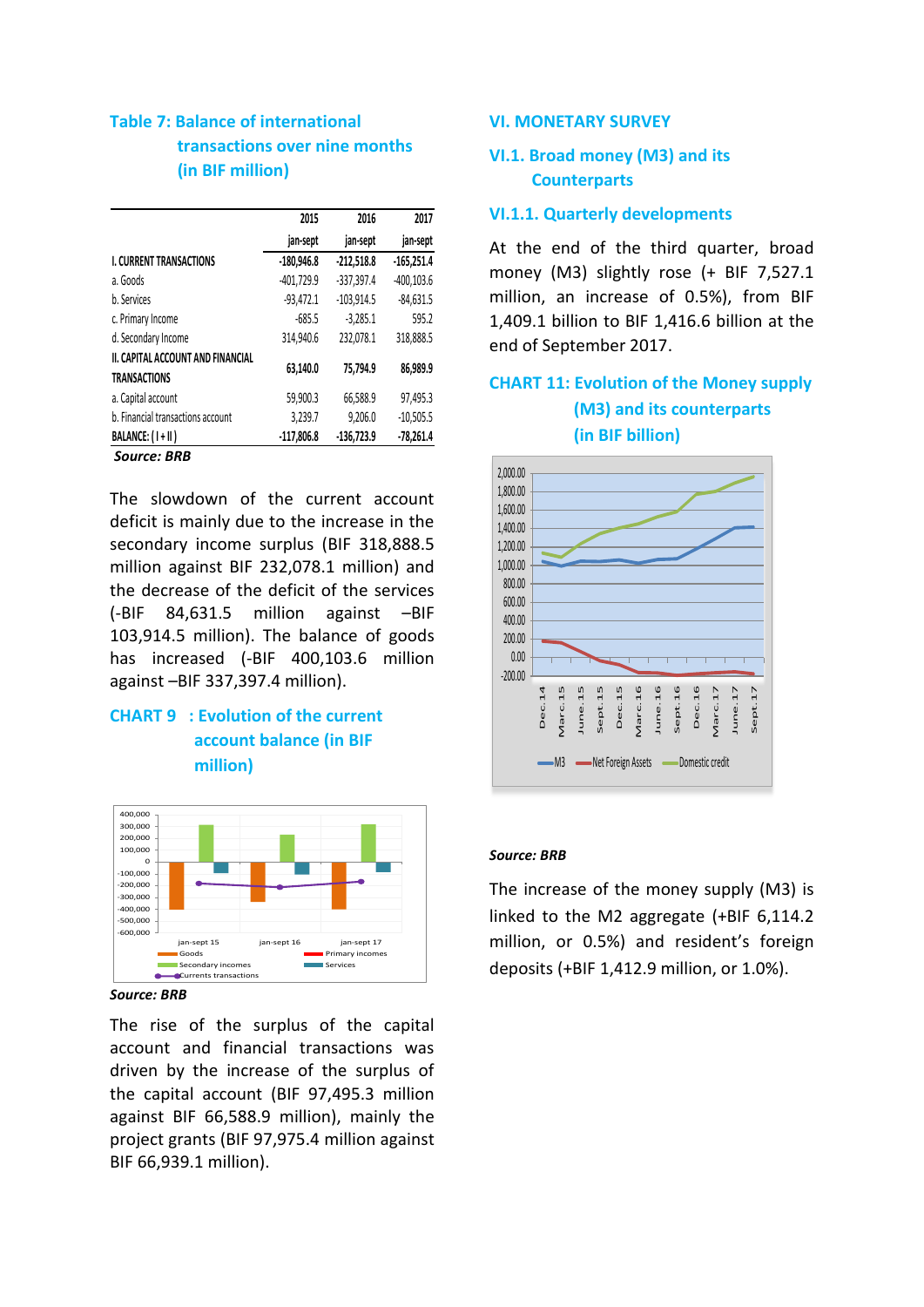## **Table 8: Evolution of the components of the money supply (in BIF million)**

|                                         | 2015        |           | 2016                                |           |             | 2017        |             |
|-----------------------------------------|-------------|-----------|-------------------------------------|-----------|-------------|-------------|-------------|
|                                         | Dec.        | iune      | Sept.                               | Dec.      | March       | June        | Sept. (p)   |
| Currency in circulation outside banks   | 203,080.3   | 224,782.3 | 219,226.3                           | 231,582.2 | 229,548.0   | 262,113.7   | 250,454.3   |
| Demand deposit                          | 436,134.0   | 489,145.8 | 517,623.9                           | 573,448.7 | 636,592.2   | 699,328.5   | 704,504.7   |
| Time deposits                           | 326,629.7   | 289,412.5 | 286,881.0                           | 281,018.5 | 304,583.1   | 306,859.9   | 319,457.3   |
| Residents' deposits in foreign currency | 135,251.8   | 113,982.0 | 107,052.3                           | 93,970.0  | 121,247.4   | 140,815.8   | 142,228.7   |
| <b>TOTAL</b>                            | 1.101.095.8 |           | 1,117,322.6 1,130,783.5 1,180,019.4 |           | 1,291,970.7 | 1,409,117.9 | 1,416,645.0 |

#### *Source: BRB*

The increase of money supply M2 was driven by time deposits and savings which grew by BIF 12,597.4 million. Meanwhile, M1 decreased by BIF 6,483.1 million linked to the decline of currency in circulation outside the banks (- BIF 11,659.7 million) which offset the increase of demand deposits (+ BIF 5,176.2 million).

## **Table 9: Quarterly growth of broad money and its Counterparts (in BIF million)**

|                                           | Sept. 16    | June.17   | Sept. 17 (p) |
|-------------------------------------------|-------------|-----------|--------------|
|                                           | June 16     | March.17  | June.16 (p)  |
|                                           |             |           |              |
| Currency in circulation outside the banks | $-5,556.0$  | 32,565.7  | $-11,659.4$  |
| Demand deposits with                      |             |           |              |
| <b>Commercial banks</b>                   | 45,194.8    | 22,524.2  | 41,093.2     |
| Demand deposits with the Central Bank     | 2,990.8     | 1,765.1   | 4,431.6      |
| Demand deposits with other                |             |           |              |
| financial institutions                    | $-19,707.5$ | 38,447.0  | $-40,348.6$  |
| Time deposits                             | $-2,531.5$  | 2,276.8   | 12,597.4     |
| Residents' deposits in foreign currency   | $-6,929.7$  | 19,568.4  | 1,412.9      |
|                                           |             |           |              |
| <b>TOTAL = BROAD MONEY (M3)</b>           |             |           |              |
| = COUNTERPARTS                            | 13,460.9    | 117,147.2 | 7,527.1      |
|                                           |             |           |              |
| Net foreign assets                        | $-26,559.1$ | 11,512.8  | $-23,262.1$  |
| Net claims on the government              | 38,426.6    | 25,899.3  | 22,868.9     |
| Claims on the economy                     | 18,878.0    | 65,717.4  | 46,869.9     |
| Other items net                           | $-17,284.6$ | 14,017.7  | $-38,949.6$  |
| Caursa, DDD                               |             |           |              |

#### *Source: BRB*

The increase of demand deposits in BIF concerned the assets of public nonfinancial corporations (+BIF 17,968.0 million) and those of other non-financial corporations (+BIF 20,636.7 million). On the other hand, household deposits and those classified in other accounts decreased by BIF 23,813.1 million and BIF 7,524.0 million respectively.

The rise of term and savings deposits in BIF concerned mainly deposits of other non-financial corporations and financial institutions, which increased by BIF 11,014.9 million and BIF 2,177.6 million respectively.

The increase of resident's foreign deposits is linked to the rise deposits of other nonfinancial corporations (+BIF 9,312.0 million), public nonfinancial corporations (+BIF 2,135.4 million) and those classified in other accounts (+BIF 2,425.8 million). In contrast, household holdings decreased by BIF 12,460.9 million.

The rise of net claims on the Government (+BIF 22,868.9 million) and claims on the economy (+BIF 46,869.9 million) which exceeded the decline in net foreign assets (-BIF 23,262.1 million) and other items net (-BIF 38,949.6 million) is responsible of the increase of money supply. As a result, net domestic assets contributed to M3 growth by 2.0 percentage points, while net foreign assets had a restrictive impact of 1.5 percentage points.

The rise of the government's net debt is mainly due to the increase of Treasury securities held by commercial banks, which increased by BIF 29,777.3 million. Net foreign assets decreased by BIF 23,262.1 million, due to intervention by the Central Bank on the interbank foreign exchange market.

Expressed in US dollar, official exchange reserves decreased by USD 4.7 million during the third quarter of 2017, standing at USD 99.2 million against USD 103.8 million reached at the end of the previous quarter.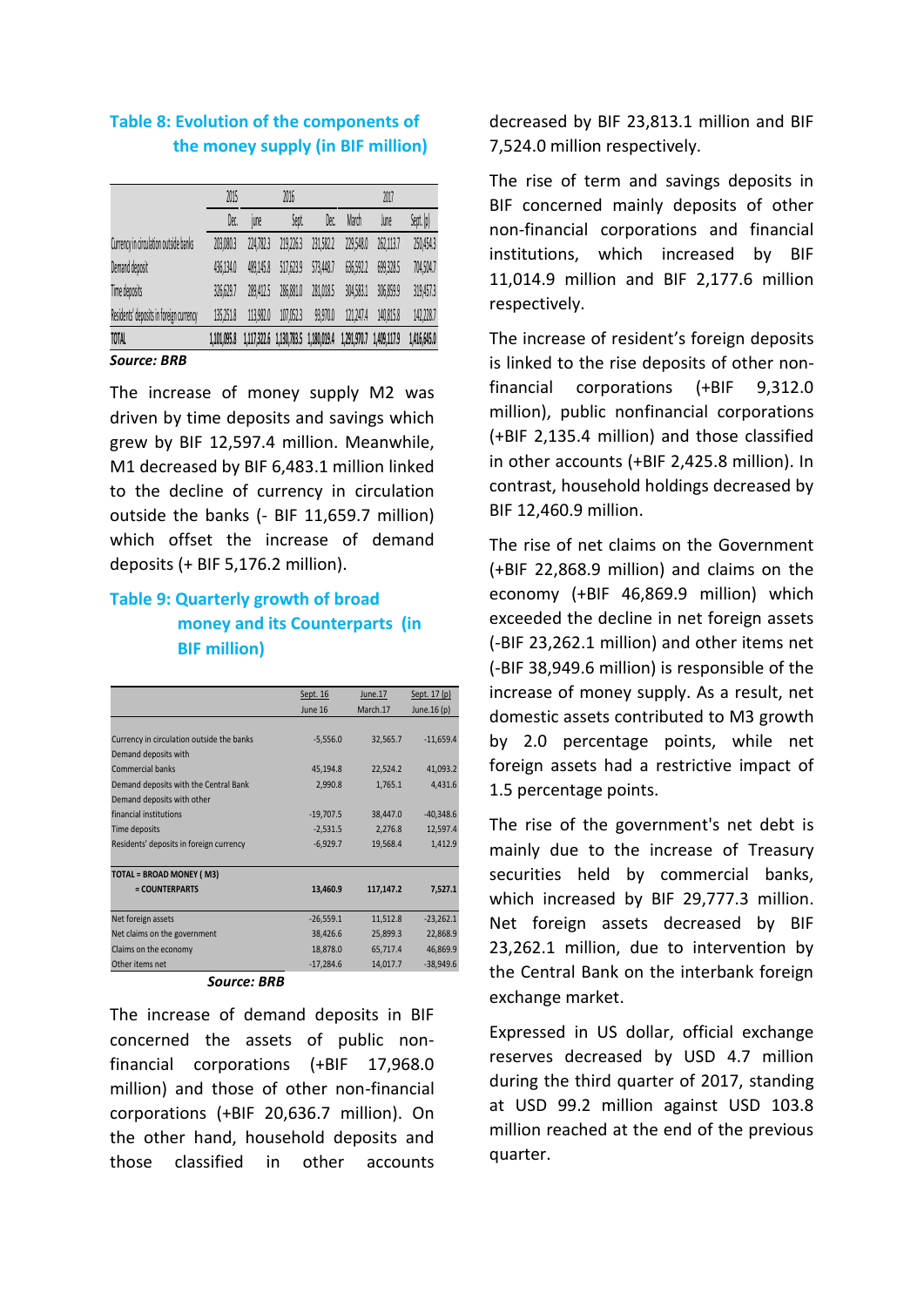## **Table 10: Evolution of net foreign assets (in BIF million)**

|                                | 2015         |              | 2016         |              |              | 2017         |              |
|--------------------------------|--------------|--------------|--------------|--------------|--------------|--------------|--------------|
|                                | dec.         | June         | Sept.        | Dec.         | March        | June         | Sept.        |
|                                |              |              |              |              |              |              |              |
| Foreign assets of the BRB      | 221,829.6    | 165.835.4    | 157.393.5    | 166.434.7    | 194.792.3    | 200.827.6    | 198,728.4    |
| Foreign liabilities of the BRB | 354,815.2    | 351.838.8    | 338.994.5    | 328.508.5    | 327.928.2    | 341,304.6    | 332,752.2    |
| I. Net Foreign Assets          | $-132,985.6$ | $-186,003.4$ | $-181,601,0$ | $-162,073.8$ | $-133.135.9$ | $-140,477.0$ | $-134,023.8$ |
| Foreign assets of              |              |              |              |              |              |              |              |
| Commercial banks               | 207,089.0    | 163,223.7    | 129,120.3    | 125,486.1    | 118,563.4    | 153,908.6    | 141,770.0    |
| Foreign liabilities of         |              |              |              |              |              |              |              |
| Commercial banks               | 149,973.5    | 143,107.0    | 139.965.1    | 139.935.4    | 150,057.7    | 166,549.0    | 184,125.7    |
| II. Net foreign assets         | 57,115.5     | 20,116.7     | $-10,844.8$  | $-14,449.3$  | $-31,494.3$  | $-12,640.4$  | $-42,355.7$  |
| TOTAL I+II                     | $-75,870.1$  | $-165,886.7$ | $-192,445.8$ | $-176,523.1$ | $-164,630.2$ | $-153,117.4$ | $-176,379.5$ |

### **VI.1.2. Evolution on nine months**

In the first nine months of 2017, the money supply grew by 20.1%, while it slightly increased by 2.7% in the same period of 2016. This growth is linked with the rise of M2 aggregate (17.3%) and foreign resident's deposits (+ 51.4%). The increase of M2 concerned both money supply M1 (+18.6) and time and savings deposits (+ 13.7%).

The rise of M1 is linked to the increase of demand deposits (+ 22.9%) and currency in circulation outside the banks (+ 8.1%).

The increase of demand deposits in BIF mainly concerned the assets of other nonfinancial corporations (+BIF 69,041.2 million), households (+BIF 32,968.2 million), public non-financial corporations (+BIF 15,416.3 million) and those classified in other accounts (+BIF 16,389.0 million). On the other hand, deposits of financial institutions (-BIF 832.4 million) and local governments decreased by BIF 832.4 million and BIF 1,926.3 million respectively. The rise of time and savings deposits in BIF mainly concerned the deposits of other public non-financial corporations (+BIF 26,538.7 million) and households (+BIF 13,089.3 million).

Concerning foreign residents' deposits, the increase concerned the assets of other non-financial corporations (+BIF 15,389.7 million), public nonfinancial corporations (+BIF 11,496 million) and those classified in the other accounts (+BIF 24,221.7 million). In contrast, household deposits decreased by BIF 2,780.0 million.

## **Table 11: Change of the broad money and its counterparts on nine months (in BIF million)**

|                                           | Sept. 2016   | Sept. 2017 (p) |
|-------------------------------------------|--------------|----------------|
|                                           | Dec. 2015    | Dec.2016       |
|                                           |              |                |
| Currency in circulation outside the banks | 16,146.0     | 18,872.1       |
| Demand deposits with                      |              |                |
| commercial banks                          | 38,916.3     | 108,629.8      |
| Demand deposits with the Central Bank     | 1,840.6      | 7,366.2        |
| Demand deposits with other                |              |                |
| monetary institutions                     | 40,733.0     | 15,060.0       |
| Quasi-money                               | $-39,748.8$  | 38,438.8       |
| Deposits of resisents in foreign currency | $-28,199.5$  | 48,258.7       |
| TOTAL = BROAD MONEY (M3)                  |              |                |
| = COUNTERPARTS                            | 29,687.7     | 236,625.6      |
|                                           |              |                |
| Net foreign assets                        | $-116,575.7$ | 143.6          |
| Net claims on the Government              | 140,521.5    | 128,701.6      |
| Claims on the economy                     | 60,760.5     | 62,596.4       |
| Other items net                           | $-55,018.6$  | 45,184.0       |

All the counterparts of the broad money increased: the net claims on the government increased by BIF 128,701.6 million, the claims on the economy by BIF 62,596.4 million, the other net posts by BIF 45,184.0 million and the net foreign assets by BIF 143.6 million.

Expressed in US dollar, official exchange reserves slightly increased (+ 2.8%), standing at USD 99.2 million against US 96.50 million. These reserves cover 1.6 months of imports of goods and services at the end of September 2017, compared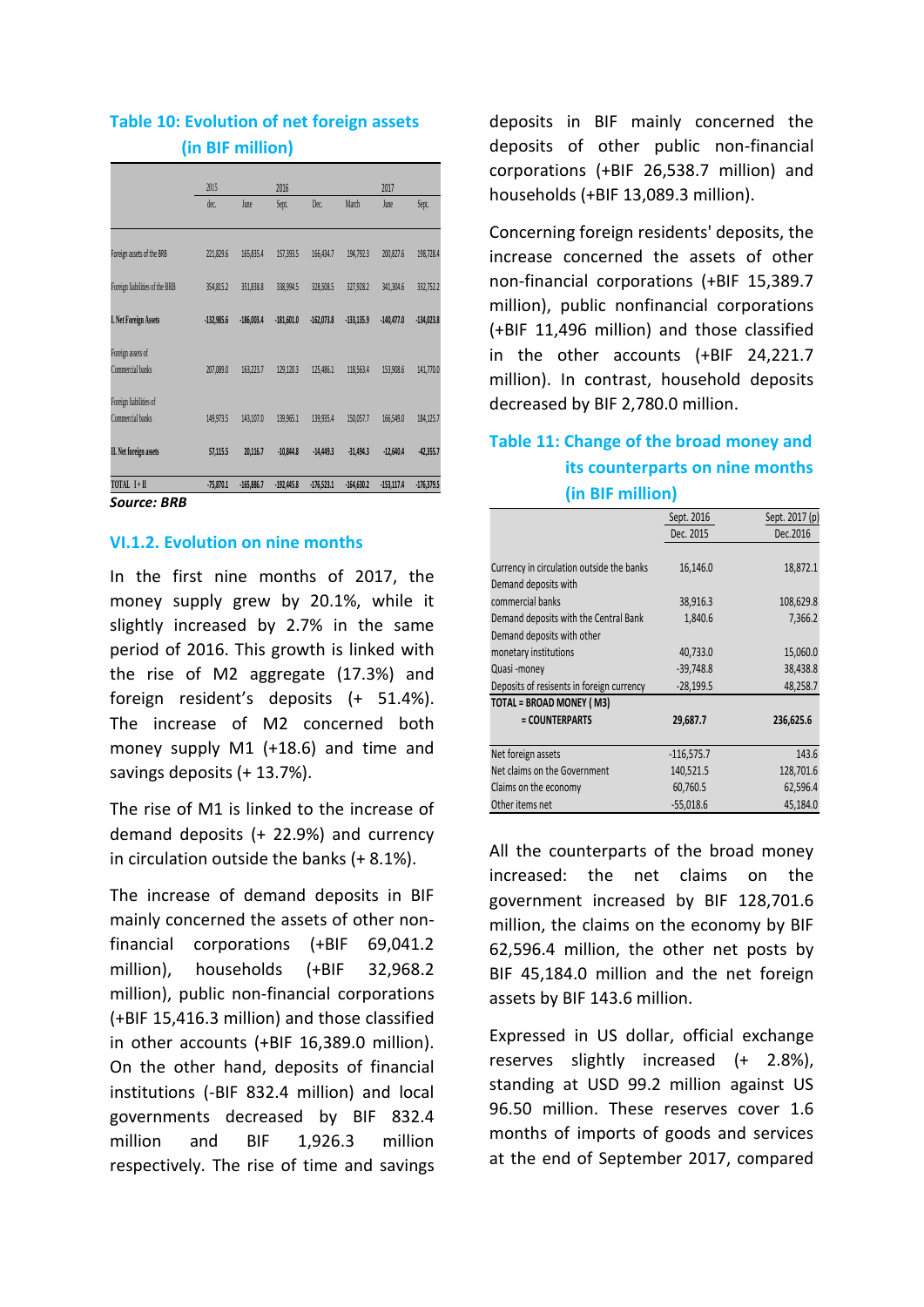with 1.5 months at the end of December 2016.

#### **IV.2.Bank Liquidity**

### **VI.2.1. Quarterly developments**

The total liquidity autonomous factors in the banking sector increased by BIF 1,881.0 million in the third quarter of 2017, compared to a decline of BIF 47.562.0 million at the end of the previous quarter. This increase was linked to the expansive effect related to the increase of the other items net (+BIF 25.195.4 million) and net foreign assets (+BIF 6.453.2 million) and the increase of currency in circulation (+ BIF 4.092.4 million) which slightly offset the restrictive effect of lower net claims on the government (-BIF 33,860.0 million).

### **Table 12: Quarterly change of Banking Liquidity (in BIF million)**

| Currency in circulation         | 11,403.5   | $-34,213.1$ | 4,092.4     |
|---------------------------------|------------|-------------|-------------|
| Net Foreign assets              | 4,625.3    | $-7,341.1$  | 6,453.2     |
| Net claims on the Government    | $-6,210.2$ | $-1,221.5$  | $-33,860.0$ |
| Other items net                 | 7,475.1    | $-4,786.3$  | 25,195.4    |
| Sous - total facteurs autonomes | 17,293.7   | $-47,562.0$ | 1,881.0     |
|                                 |            |             |             |
| Liquidity providing:            | 7,268.0    | $-18,102.5$ | 52,412.5    |
| -Commercial banks               | 7,268.0    | $-18,102.5$ | 53,412.5    |
| -Other financial institutions   | 0.0        | 0.0         | $-1,000.0$  |
| Liquidity mop-up                | 0.0        | 0.0         | 0.0         |
| <b>Banking sector reserves</b>  | 24,561.7   | $-65,664.5$ | 54,293.5    |
|                                 |            |             |             |
| -Commercial banks               | 23684.7    | $-65645.8$  | 54418.5     |
| -Other financial institutions   | 877        | $-18.7$     | $-125$      |
| Source: BRB                     |            |             |             |

Commercial banks reserves rose by BIF 54,418.5 million, mainly due to the increase of refinancing operations towards commercial bank (+BIF 53,412.5 million).

## **CHART 12: Evolution of Banking Sector Liquidity (in billions of BIF)**



#### *Source: BRB*

### **VI.2.2. Evolution on the nine first months**

Compared to the end of December 2016, the total of autonomous factors liquidity of the banking sector decreased by BIF 13,150.4 million at the end of September 2017, amounting to BIF 35,728.1 million against BIF 48,878.5 million. This contraction resulted from the restrictive impact of the currency in circulation (-BIF 30,170.6 million) and the decrease of other items net (-BIF 10,927.2 million), which offset the expansive effect due to the increase of net foreign assets (+BIF 28,050.0 million).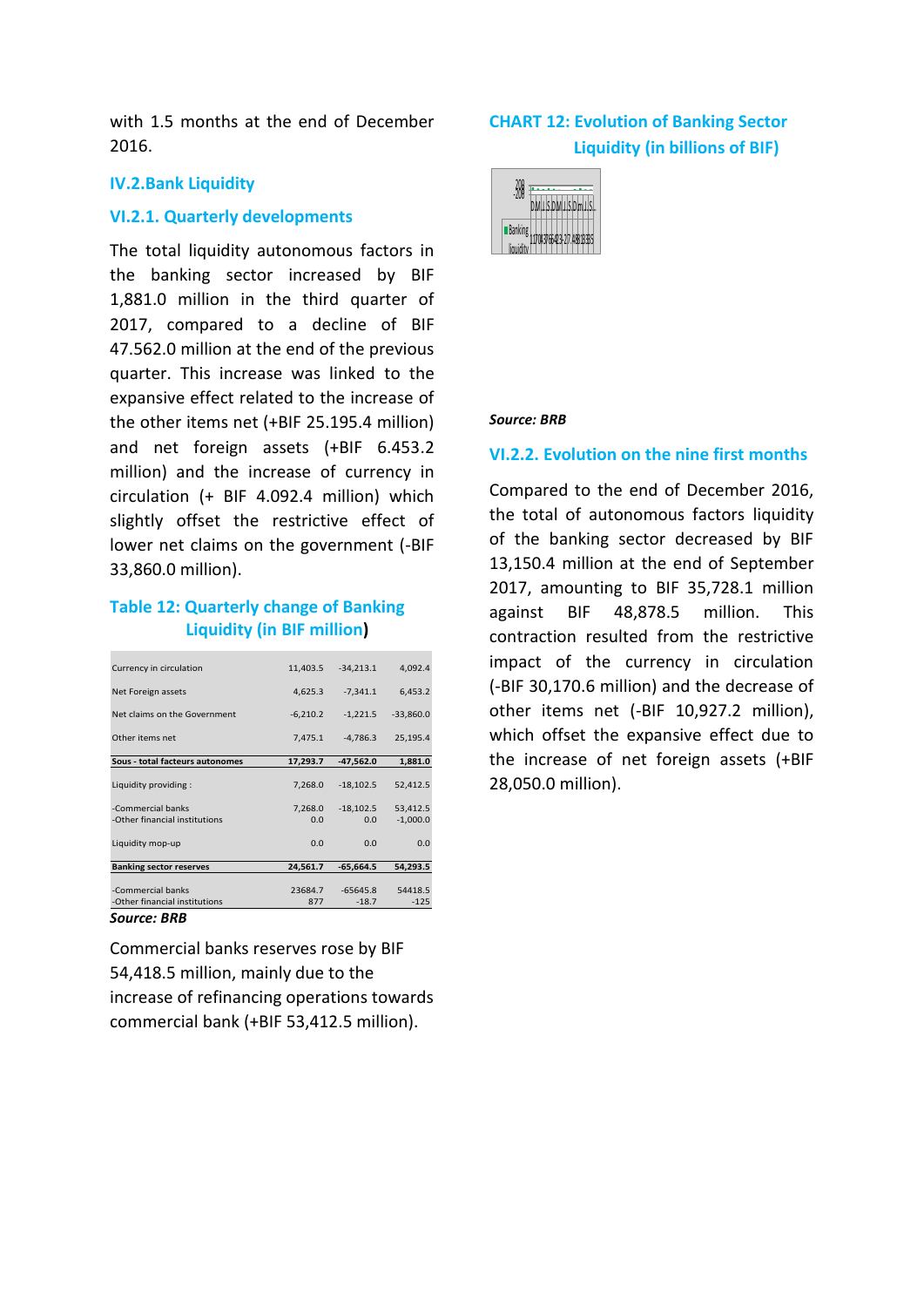## **Table 13: Change of the liquidity autonomous factors on nine first months (in BIF million)**

|                                   | Sept 2017   | Sept 2017   |
|-----------------------------------|-------------|-------------|
|                                   | Dec. 2016   | Dec.2017    |
|                                   |             |             |
| Currency in circulation           | $-23,775.4$ | $-30,170.6$ |
| Net foreign assets                | $-48,615.4$ | 28,050.0    |
| Net claims to the Government      | 5,342.0     | $-102.6$    |
| Other items net                   | 9,882.8     | $-10,927.2$ |
|                                   |             |             |
| Sub - total of autonomous factors | $-57,166.0$ | $-13,150.4$ |
| Refinancing:                      | 98,905.0    | 34,150.0    |
| -Commercial banks                 | 98,905.0    | 36,150.0    |
| -Other financial intermediaries   | 0.0         | $-2,000.0$  |
| Liquidity mop-up                  | 0.0         | 0.0         |
| <b>Balance = liquidity stock:</b> | 41,739.0    | 20,999.6    |
| Including:                        |             |             |
| -Commercial banks                 | 40,424.9    | 22,084.9    |
| -Other financial intermediaries   | 1,314.1     | $-1,085.3$  |
| Saurce: RRR                       |             |             |

#### *Source: BRB*

Following the decline of the total banking autonomous liquidity factors, commercial banks increased their refinancing towards the Central Bank to BIF 36,150 million which contributed to the improvement of their reserves (+BIF 22,084.9 million).

### **VII. MAIN ACTIVITY INDICATORS OF THE BANKING SECTOR IN SEPTEMBER 2017**

At the end of September 2017, the banking sector's balance sheet increased. Compared to the same period of the previous year, deposits and credit also increased. In terms of soundness, the banking sector remained well capitalized, solvent and profitable.

### **VII.1. Assets**

On year-on-year basis, total banking sector assets increased by 13.8%, from BIF 1,801.5 billion to BIF 2,050.3 billion in August 2017, following the increase of Treasury securities. Compared to the same period of 2016, outstanding loans

increased by 55.8%; from BIF 395,551.3 million to BIF 608,362.9 million at the end of September 2016. However, the total amount loans rose by 3.0%, from BIF 812,599.1 million to BIF 836,874.5 million at the end of September 2017.

The share of Treasury Securities in the total assets increased, from 21.7% to 29.7% at the end of September 2017. However, the share of the private credit in the total assets decreased, from 56.6% to 48.2% at the end of September 2017.

### **VII.2. Liabilities**

Compared to the same period of the previous year; total deposits increased by 23.7%, from BIF 938.1 billion to BIF 1,160.8 billion at the end of September 2017. During the same period, the Central Bank refinancing decreased by 3.6%, from BIF 120,763.8 million to 116,470.7 million in September 2017.

### **VIII. KEY FINANCIAL SOUNDNESS INDICATORS IN SEPTEMBER 2017**

In September 2017, the banking sector has sound indicators and complied with all prudential standards. Even though loans portfolio improved, the banking sector remained well-capitalized, solvent and profitable.

### **VIII.1. Capital Adequacy**

At the end of September 2017, the banking sector was adequately capitalized and has enough capital buffers to absorb inherent risks. The total capital Tier 2 and the core capital Tier 1 adequacy ratios remained above the regulatory requirement that encompasses the capital buffers requirement of 12.5 and 14.5% respectively. The core capital adequacy ratio and the global capital adequacy